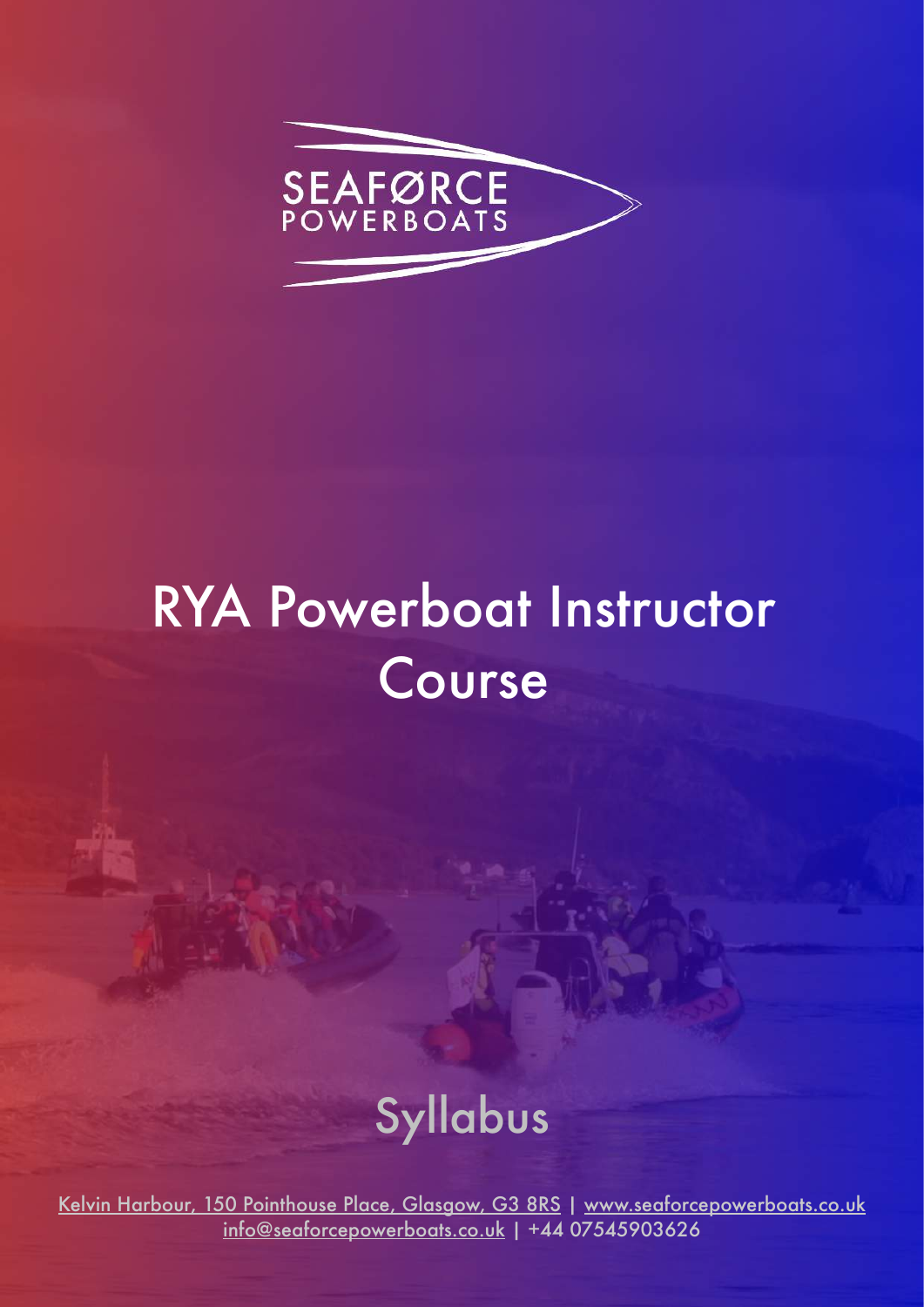

| Aim                            | 3              |
|--------------------------------|----------------|
| <b>Course Duration</b>         | 3              |
| Minimum Age                    | 3              |
| What's Included                | 3              |
| Prior Knowledge and Experience | 3              |
| <b>Required Certificates</b>   | 3              |
| <b>Skills Gained</b>           | 3              |
| Opportunities After The Course | 3              |
| <b>Suggested Courses</b>       | 3              |
| Course Content                 | $\overline{4}$ |
| Theory of Teaching             | $\overline{4}$ |
|                                |                |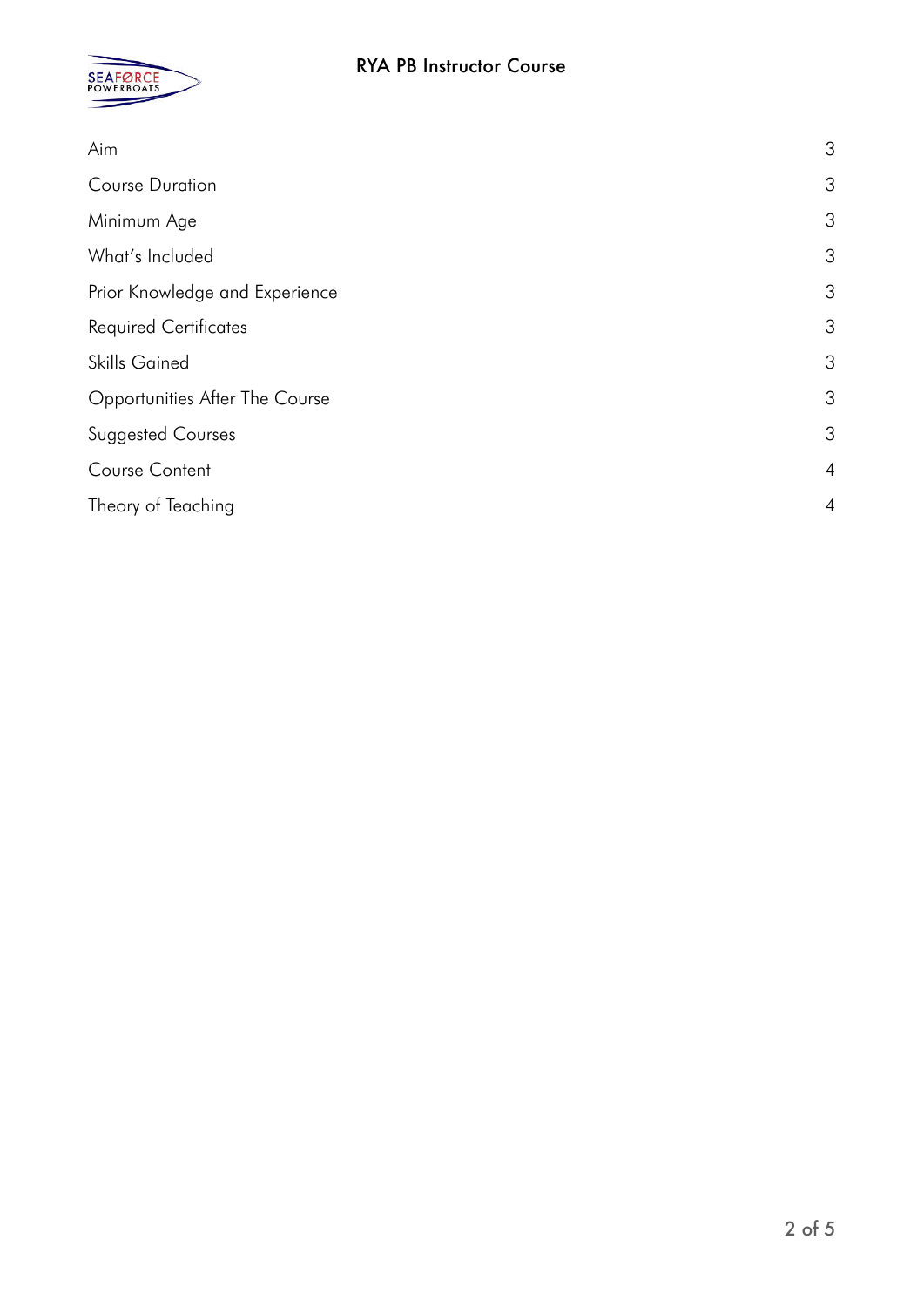

#### <span id="page-2-0"></span>Aim

Are you passionate about powerboating and do you want to share your love of powerboating with others? Then this course is for you! Aimed at those that wish to make a career in the marine training industry and work at RYA training centres, it is designed to prepare and assess potential instructors. This course will concentrate on how to deliver the courses so that your students get the best out of them and leave your course confident and skilled in powerboat handling. It includes practical training sessions in the classroom and afloat using fellow candidates and practise students.

#### <span id="page-2-1"></span>Course Duration

3 days (Includes final moderation by independent moderator on the last day of the course)

#### <span id="page-2-2"></span>Minimum Age

16 years

## <span id="page-2-3"></span>What's Included

- Lifejacket
- Modern facilities with hot/cold drinks and refreshments  $+$  plenty biscuits :)
- Enthusiastic, approachable and experienced instructors
- The use of our boat, classroom facilities, and training aids

#### <span id="page-2-4"></span>Prior Knowledge and **Experience**

At least 1 season driving powerboats full time or 5 part time seasons.

### <span id="page-2-5"></span>Required Certificates

A first aid certificate, powerboat level 2 certificate, a medical declaration, and a powerboat instructors pre-skills assessment certificate.

### <span id="page-2-6"></span>Skills Gained

Able to teach the Powerboat level 1 and 2 courses also the Safety boat course at at an RYA recognised training centre if you hold the instructors certificate. If you hold the PW certificate of competence you can complete a 1 day conversion course to become a PW instructor. If you work on super yachts you can then complete the PW instructors course for use on your super yacht.

### <span id="page-2-7"></span>Opportunities After The Course

This course is ideal for employment at RYA training centres or working on superyachts.

#### <span id="page-2-8"></span>Suggested Courses

Advanced Powerboat VHF Radio Sea Survival PW Jet Ski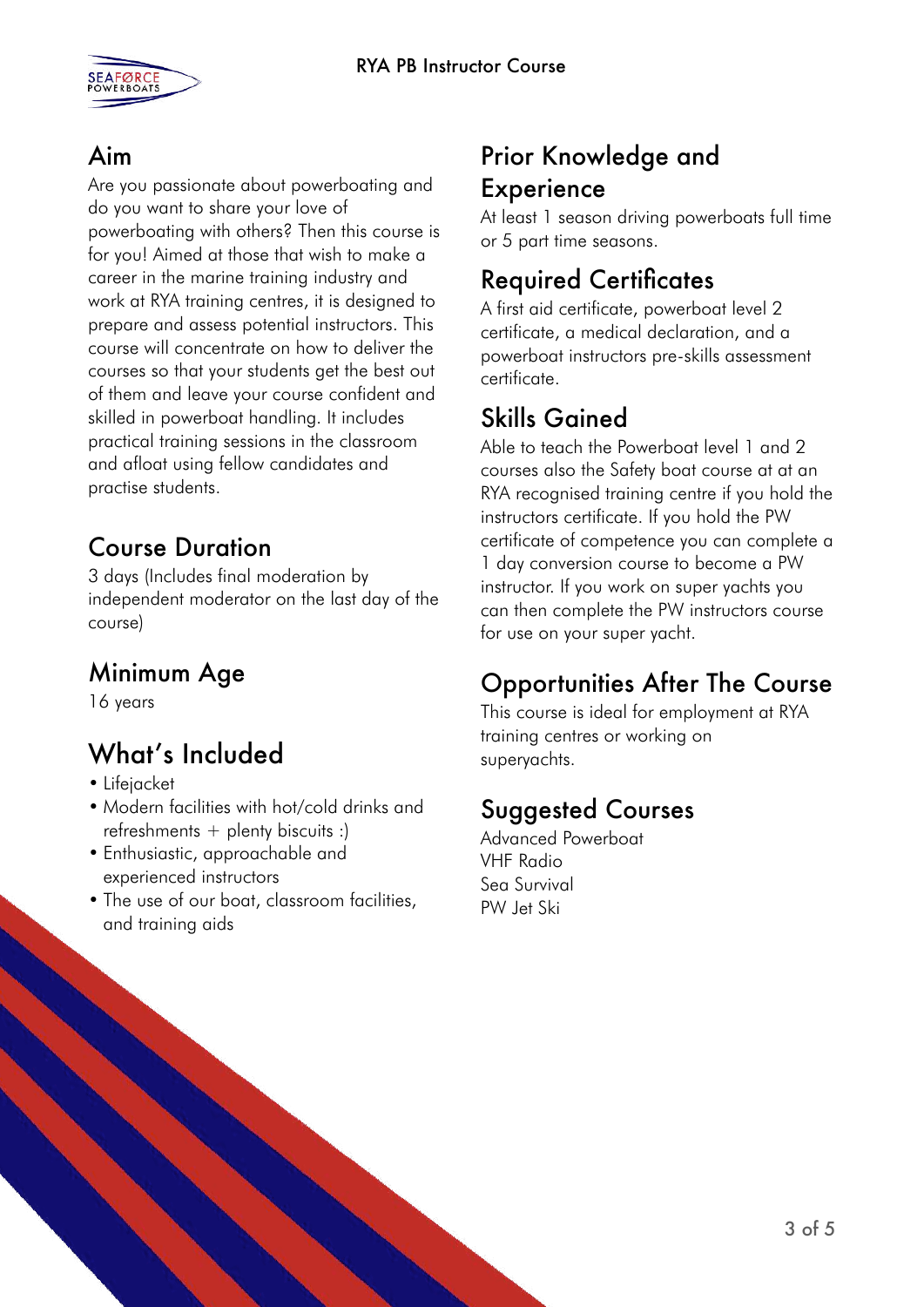

## <span id="page-3-0"></span>Course Content

## <span id="page-3-1"></span>Theory of Teaching

- All the principals involved In being an effective instructor
- Delivering theory subjects
- Preparation and effective use of visual aids
- Lesson and programme planning
- Teaching styles
- Practical driving
- Reviewing and feedback skills
- The standards required by the RYA
- Assessing student ability
- Structure of the RYA Powerboat Scheme
- Developing student skills along a progressive pathway
- The requirements for running an effective RYA Powerboat school including conditions for recognition

During the course the candidate will receive input from the trainer and also from the other candidates. Candidates will be required to be proficient in:

- Knowledge of the subject of powerboating
- Ability to deliver effective teaching sessions afloat and in the classroom
- Ability to demonstrate all elements of the RYA Powerboat Level 2 syllabus
- Ability to deliver at least one theory session ashore
- Be able to demonstrate safety awareness for themselves and students throughout